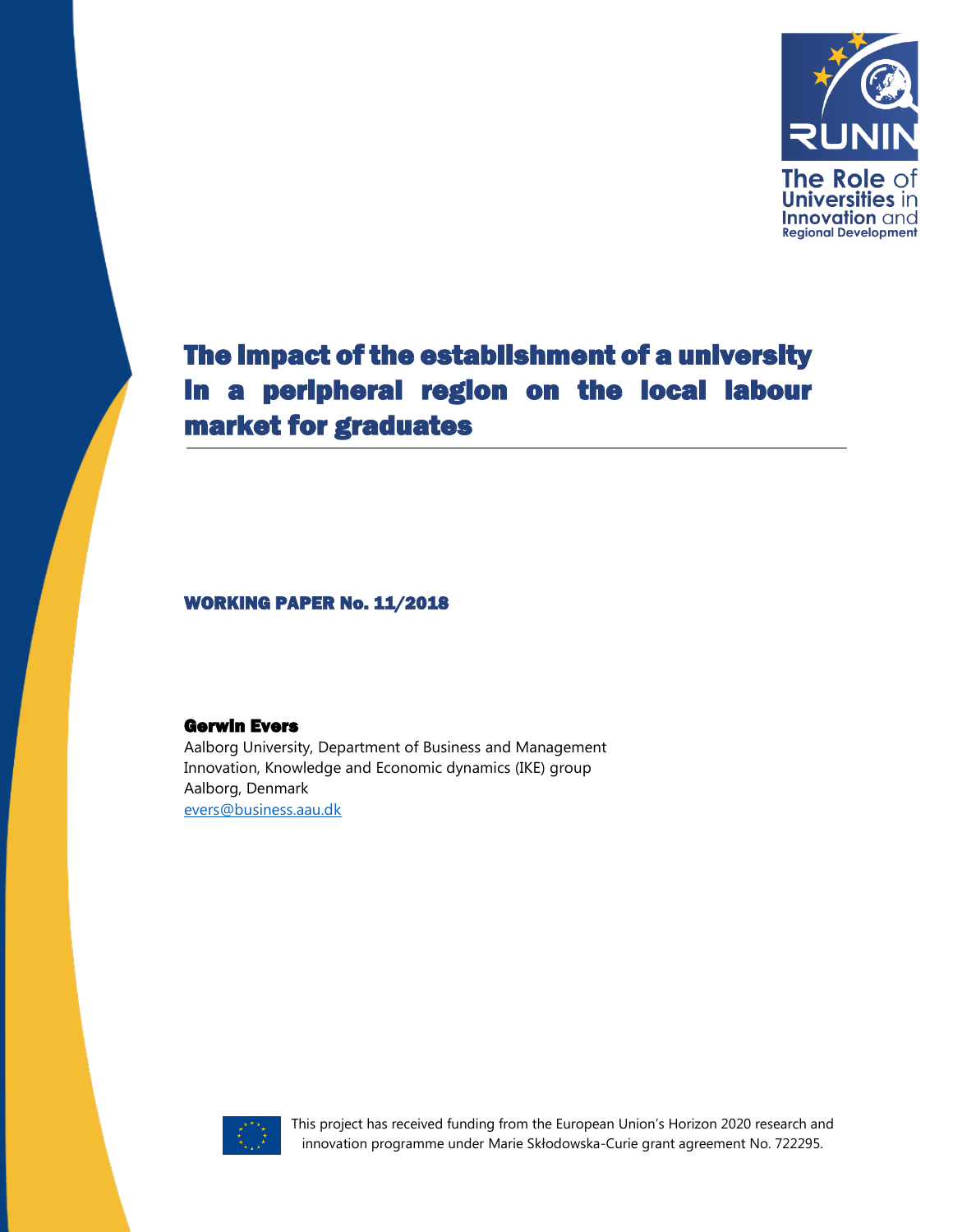# **Table of Contents**

| 1.   |  |  |
|------|--|--|
| 2.   |  |  |
| 3.   |  |  |
| 3.1. |  |  |
| 3.2. |  |  |
| 4.   |  |  |
| 5.   |  |  |
|      |  |  |
|      |  |  |
|      |  |  |

# **Figures**

| Figure 2. Wage development per cohort university graduates ten years after graduation11 |  |
|-----------------------------------------------------------------------------------------|--|
|                                                                                         |  |
|                                                                                         |  |

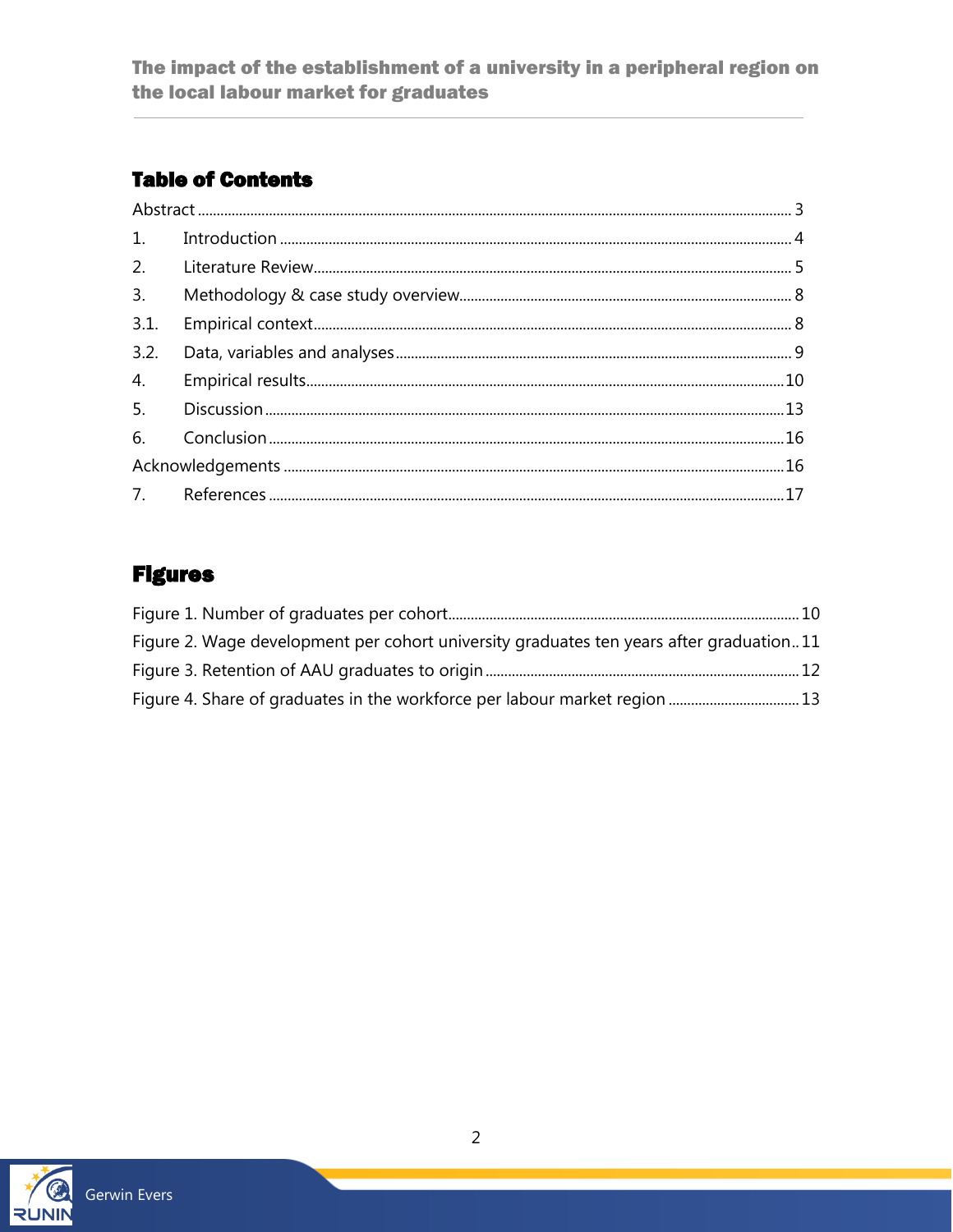### <span id="page-2-0"></span>Abstract

University establishments have become a common policy instrument to revitalize peripheral regions. By introducing a supplier of highly skilled graduates, firms in these regions get the access to human capital that is crucial for their development. However, it can turn out to be a cathedral in the dessert. Furthermore, graduates can feel forced in the absence of labour market demand to take a job below their skill level. To date there are just a few studies covering the mobility of younger universities, and these studies are limited to studying only mobility at one point in time. The importance that university establishments have as instrument to revitalize peripheral regions asks for detailed exploration of these dynamics.

The empirical analysis takes the form of a quantitative case study at the establishment of Aalborg University in 1974 in the North Denmark region. Although the wage analysis indicated some slight differences in the intra-regional graduate wages, they are negligible when taking the costs of living into consideration. Furthermore, the retention rates of both local and incoming graduates have been stable over the last few decades, which implies in a context of fast rising graduate numbers an increasing absorbance of graduates. Over time, this development resulted in an increased share of graduates in the workforce of the Aalborg labour market, whose relative growth outpaces that of the other urbanized labour markets in Denmark. Therefore, we can conclude that the economy of a peripheral economy can adapt to and benefit from the establishment of a university.

**Keywords:** University; peripheral region; labour market; graduates.

**JEL:** I23; J23; J40; R23

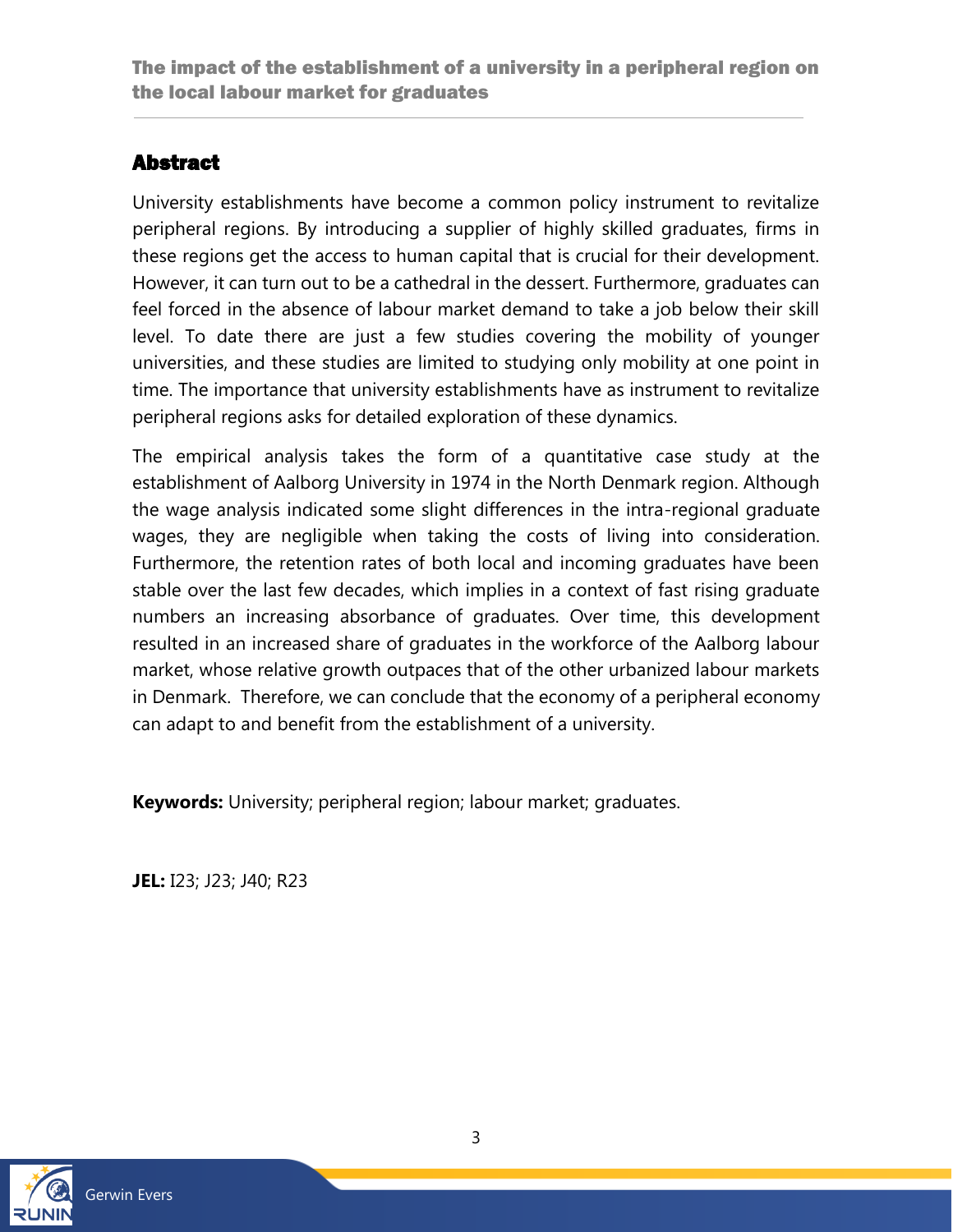# <span id="page-3-0"></span>1. Introduction

Universities are increasingly expected to play an important role in regional development and innovation (Charles, 2006; Chatterton & Goddard, 2000). One of the reasons for the development of this role is the growing importance of knowledge in today's economy (Grant, 1996; Malmberg & Maskell, 2002). There is a dual role in this for universities; although universities can help firms directly by collaborating and supplying knowledge, the main university mission is the training of a high skilled labour force, which enables organizations to process and utilize knowledge, and thereby compete in the knowledge-based economy (Charles, 2006; Etzkowitz & Leydesdorff, 1995).

In the 20<sup>th</sup> century the world has seen a rapid growth in the number of universities, and by the mid of the century the majority of the larger cities, often located in the more central regions, were hosting a university (Perkin, 2007). This development led to an increasing gap in university attendance between the peripheral and central regions due to commuting distances (Frenette, 2004; Looker & Andres, 2001). Furthermore, many of the youngster that moved to other regions for their study, did not return afterwards (Faggian & Mccann, 2009; Groen, 2004).

Both these developments led to a thin labour market for graduates in peripheral regions; and limited thereby the local companies' access to high skilled labour (Tödtling & Trippl, 2005). Given the importance of this labour to compete in the knowledge-based economy, peripheral regions faced difficulties in maintaining and developing industries in their region. To address this particular issue, policymakers, often encouraged by local lobby initiatives, used the establishment of a university as instrument to take away this barrier to economic development. In the years afterwards, these regions experienced an increased university attendance (Charles, 2016; Frenette, 2009), and over the first decades most new universities experience rapid growth rates. However, just having a university as fast-growing supplier of graduates in the region is not sufficient, since it can also turn out to be a cathedral in the dessert, from where people obtain their degree and move away due to lack of industry demand for their skills. Furthermore, graduates can feel forced in this situation to take a job below their skill level, leading both to lower wages compared

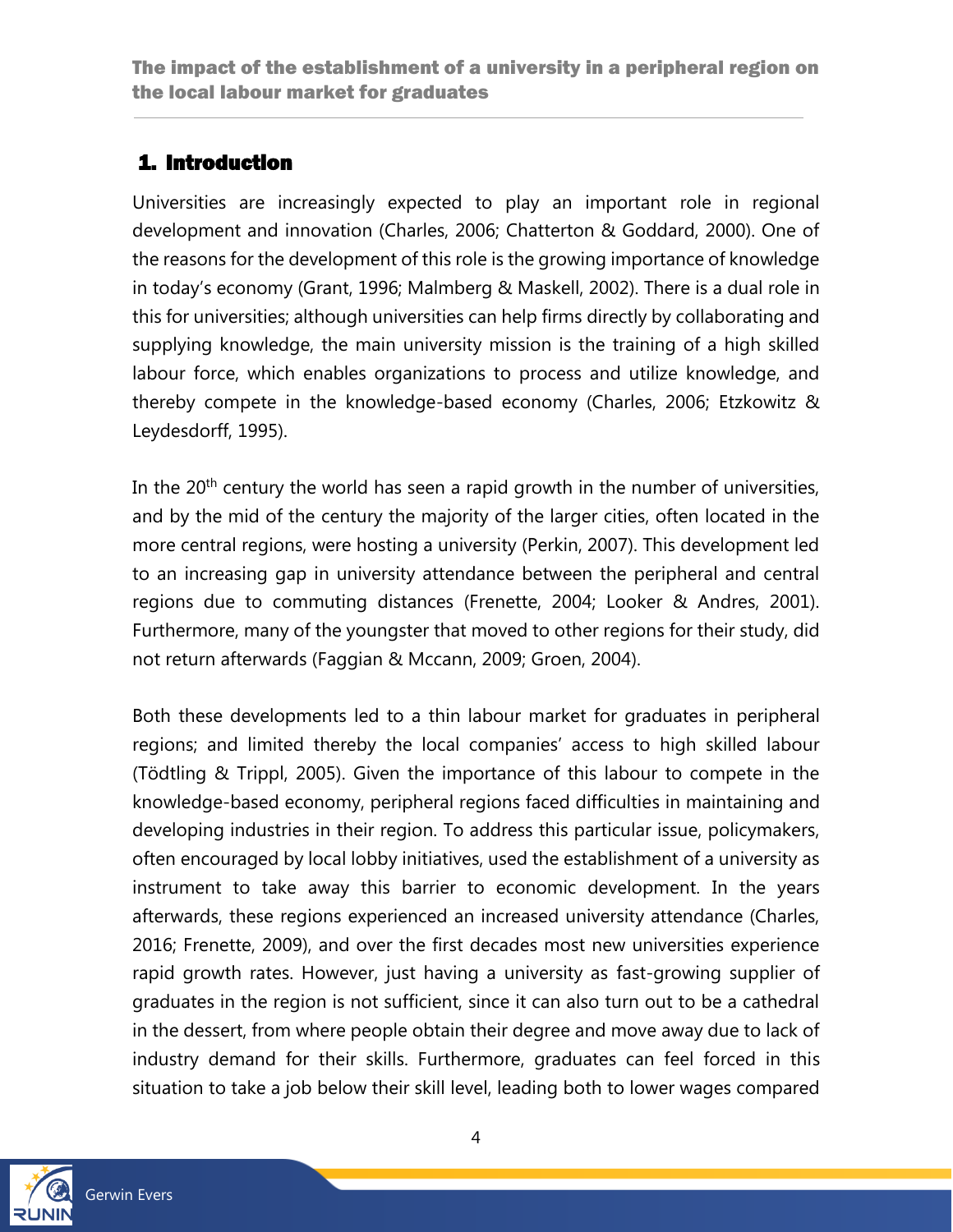to their peers in other regions and reduced public returns on the investments in university education (Seamus McGuinness, 2006). Previous studies at graduate labour markets have given us some insights in possible dynamics, but have left this particular issue merely untouched. To date there are just a few studies around this issue, but data constraints allow these studies only to assess mobility at one point in time (Faggian & Mccann, 2009; Saarivirta & Consoli, 2014). Given the importance that university establishments have as instrument to revitalize peripheral regions, we see the need to explore these dynamics in more detail, by providing an answer to the following question:

# What impact does the establishment of a university in a peripheral region has on the local labour market for graduates?

This investigation takes the form of a quantitative case study at the establishment of Aalborg University (from now on AAU) in 1974 in the North Denmark region. The availability of the micro-level data from all graduates in Denmark provides the opportunity to conduct a detailed and complete analysis of the graduate labour market dynamics around the establishment of Aalborg University. This study adds to the ongoing academic discussion about the role that universities can play in regional development and innovation, while offering at the same time insights about the impact of a new university that offers new avenues for policy development. The following sections address subsequently the theory, methodology and the empirical results. The paper ends with a discussion and conclusion.

# <span id="page-4-0"></span>2. Literature Review

Universities have always fulfilled a role as educational institution. Although there is a variety of institutions that train people for the labour market, universities distinguish themselves by equipping their graduates with a unique set of capabilities focused on the incorporation and application of (relatively new) knowledge of a particular domain<sup>1</sup>. There has been a growing consensus that human capital plays an important

 $<sup>1</sup>$  We could also argue that students who are more theoretically oriented opt for university education</sup> and universities are just claiming credit for this selection bias. Anyway, for companies a university degree signals the presence of these skills

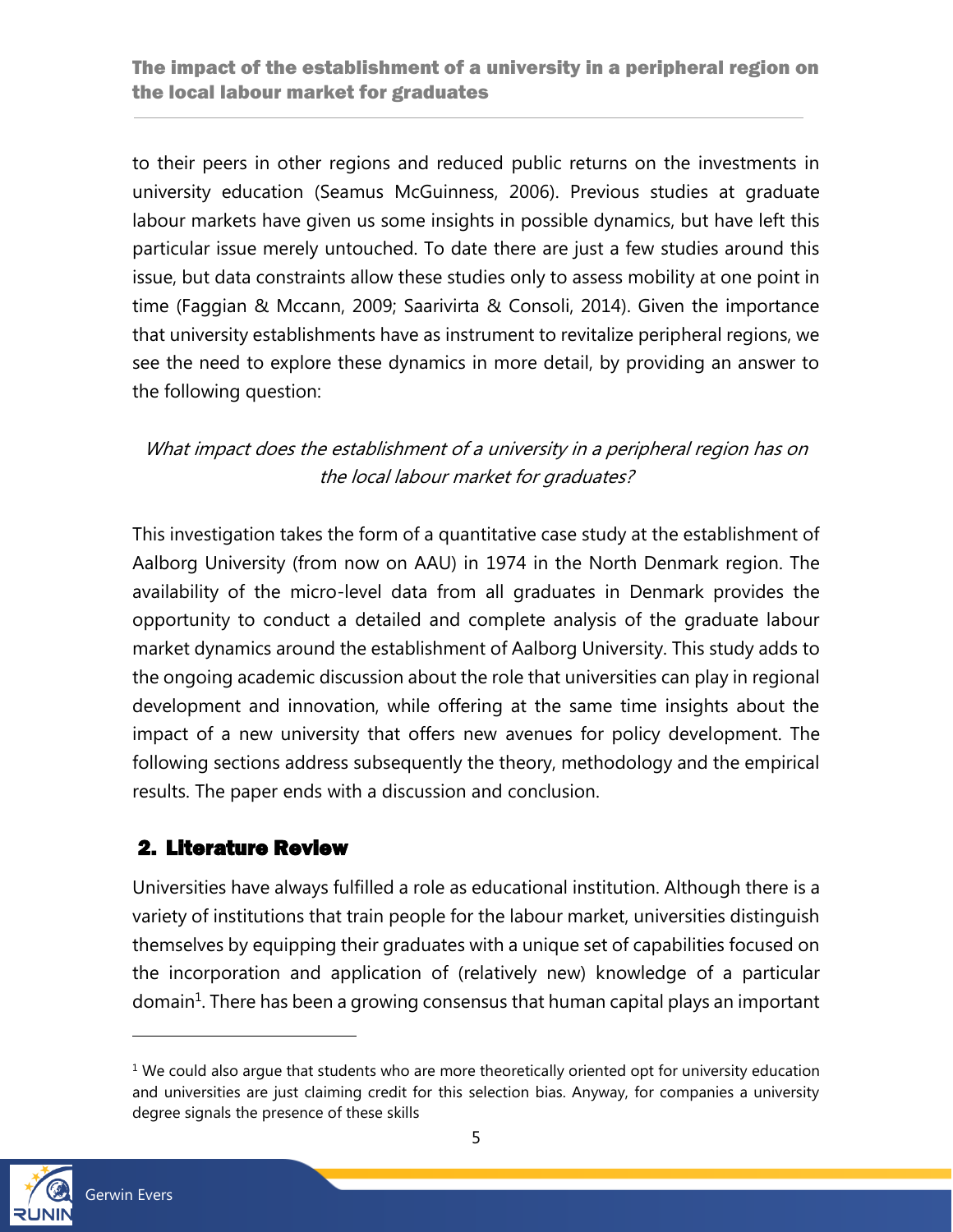role in economic development (Teixeira & Queirós, 2016), and that especially the university taught capabilities of absorbing and processing knowledge are crucial to firm performance in the knowledge-based economy (Cohen & Levinthal, 1990).

This makes it crucial for firms to have access to a labour market on which they can acquire employees with these skills. However, there are interregional differences in the composition of the supply-side of the labour market, and university graduates in particular tend to cluster in the more urbanized regions. This is mainly due to that youngster move to other regions for studying and do not return afterwards (Faggian, McCann, & Sheppard, 2007), partly because of accumulated social capital in their new home region increases the opportunity costs for moving back to their home region. Furthermore, career possibilities tend to play a significant role in migration decisions, and the thin labour market characterizing peripheral regions makes these regions less attractive for graduates, since it is not just about finding the first job, but also determines future career paths (King et al., 2016; Tödtling & Trippl, 2005).

Hereby, peripheral regions without a university experienced a limited supply of graduates to the local labour market, limiting the ability of their knowledge-intensive companies to hire graduates. This process had all the characteristics of a vicious cycle, since few graduates meant little development of the local company base and a growing gap with the central regions, making the region even less attractive for the next cohorts of graduates. Regional stakeholders fearing that this would determinate the long-term fate of their region, started lobbying for the establishment of university (campus) in their region to stop this process. In the cases in which the stakeholders succeeded, the establishment of a university led to an increased university attendance among local youth (Frenette, 2009), and it also reduced the barrier for people at a later age to obtain a university degree (Charles, 2016).

In the decades that follow, young universities tend to display a rapid growth in student numbers, leading to an increased number of graduates available for the regional labour market. Although the wide availability of talent for the local companies was one of the motives for establishing a university, it is uncertain

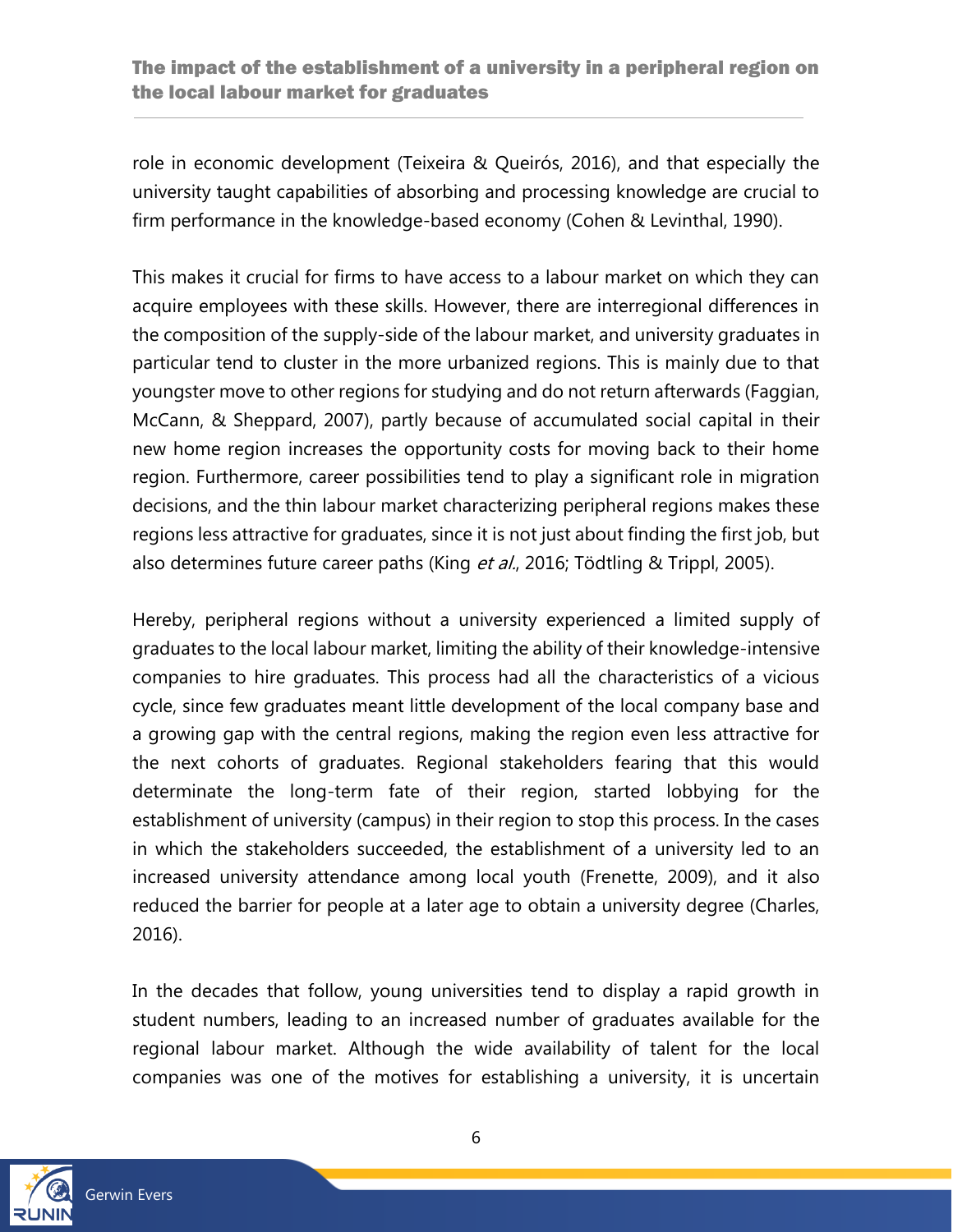whether there is enough demand from the local labour market to provide employment for the increasing supply of graduates.

On the one hand, in most peripheral regions firms were experiencing a labour market shortage for highly skilled human capital prior to the establishment of the university (Tödtling & Trippl, 2005), which would suggest a good labour market position for the graduates coming from the new university. On the other hand, the new educational institution lacks track record and firms have little indication of the quality of the education. Therefore, although the presence of a university provides many home-grown graduates, firms might still prefer to hire graduates from the universities with a better reputation. However, in most cases new established universities build on preceding educational institutions in the regions, which might give them some regional legitimacy from the start. Nevertheless, regions need to increase the local demand for graduates in order to reap the benefits of the fastgrowing university. However, knowledge intensification and economic development of regions are gradual long-term processes (Maskell & Malmberg, 1999).

The processes described above all influence either the demand or supply on the graduate labour market. To resolve occurring mismatches, labour economists present wage and labour mobility as instruments to bridge the gap between demand and supply. Intra-regional inter-sectoral wage differences in Denmark will be rather limited due to high prevalence of national collective bargaining agreements in Denmark (Due, Madsen, Jensen, & Petersen, 1994). However, by lack of industry demand for graduate skills, graduates could decide to find employment in jobs that do not require university skills. By opting for a job for which they are overeducated, they are most likely to receive a wage that is lower than that of their peers that are able to find an employment that matches their skill level (McGuinness, 2006). Hereby, intra-regional wage differences could even occur in labour markets controlled by collective bargaining agreements.

The second mechanism, mobility is expected to be even more indicative for labour market mismatches. Graduates are in general more mobile, in particular students who have shown mobility in the past, are more likely to move again (Faggian & Mccann, 2009). Therefore, when graduates enter a labour market on which there is

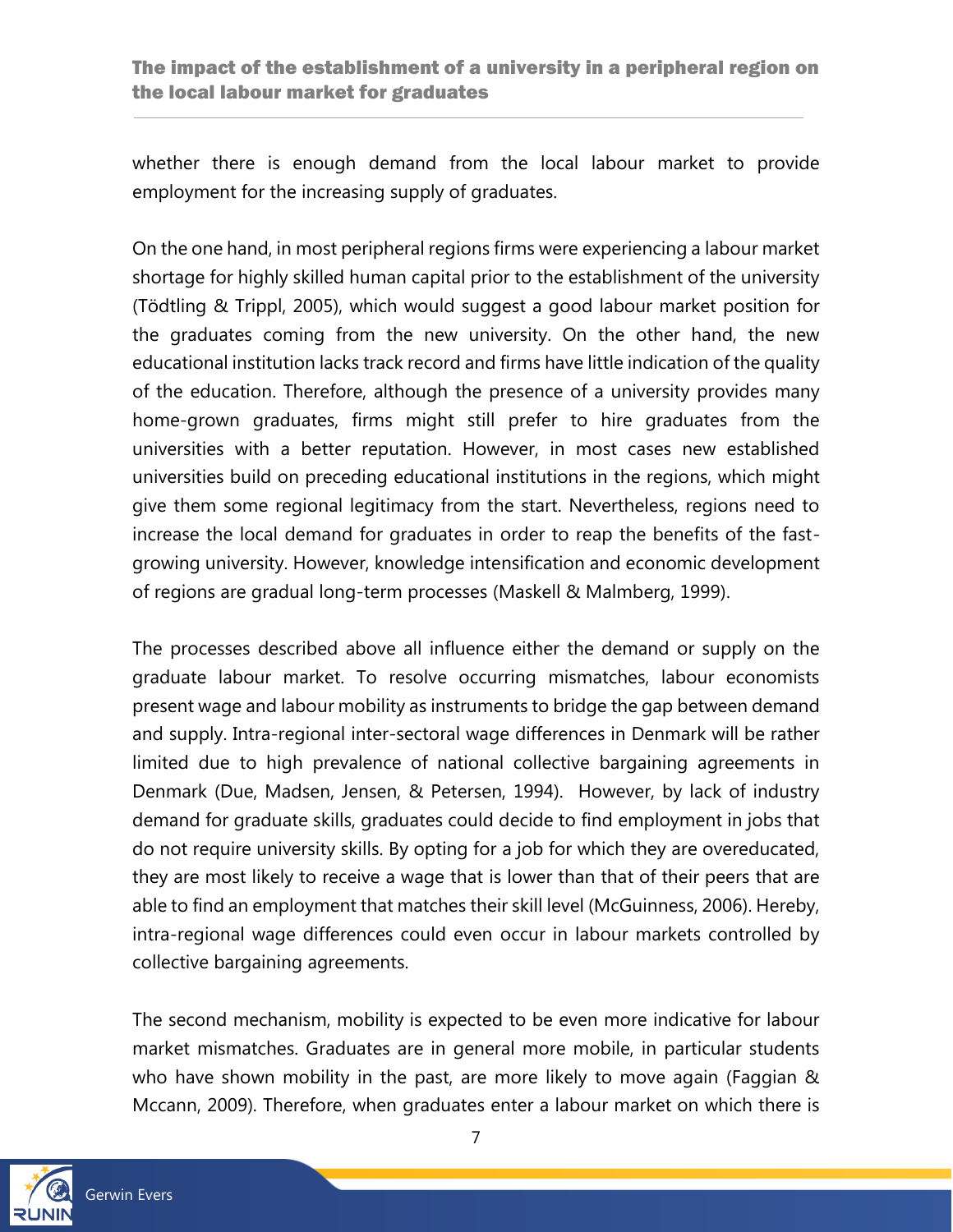insufficient demand for their skills, they might rather prefer to find employment in other regions than to enter a position for which they are overeducated. Hereby the mobility of graduates gives insight in whether there is enough industry demand in the region for graduates, since low mobility among graduates signals an unmet demand, but graduates leaving the region is indicative for an oversupply of graduates. Although that students moving out does not necessarily needs to be described as a brain-drain (Venhorst, Van Dijk, & Van Wissen, 2010), it is important for the local economy to acquire a significant part of them for the local labour market to support the development of the local industry.

In a study at young rural universities in Finland that are founded as part of new Finish science and technology policies of the 1960s, Saarivirta & Consoli (2014) find based on a questionnaire that many of these universities acted as cathedrals in the dessert, where most of their graduates move after graduation to the more central regions close to Helsinki. Contrastingly, Faggian & Mccann (2009) find low mobility for the graduates of the post-1992 university in the UK. However, both these studies do not incorporate wage, and study the mobility at just one point in time.

# <span id="page-7-0"></span>3. Methodology & case study overview

### <span id="page-7-1"></span>3.1. Empirical context

The AAU was established in 1974 in the North Denmark region located at the northern tip of continental Denmark. Population numbers show that North Denmark is the smallest Danish region with around 550,000 inhabitants, from which more than a third are living in the main city Aalborg (Statistics Denmark, n.d.-a). Prior to the establishment of the university, the region shared many of the characteristics that are typical for a peripheral region; a focus on small non-knowledge intensive companies, a negative migration balance, relatively high unemployment numbers and a lower educated workforce. Nevertheless, the region hosted at that time several technical higher education institutions that formed together the foundation for the new university. This meant that the university did not need to start from scratch and could benefit from the existing legitimacy in the region (Aalborg University, n.d.-a; Nilsson, 2006; Plenge, 2014).

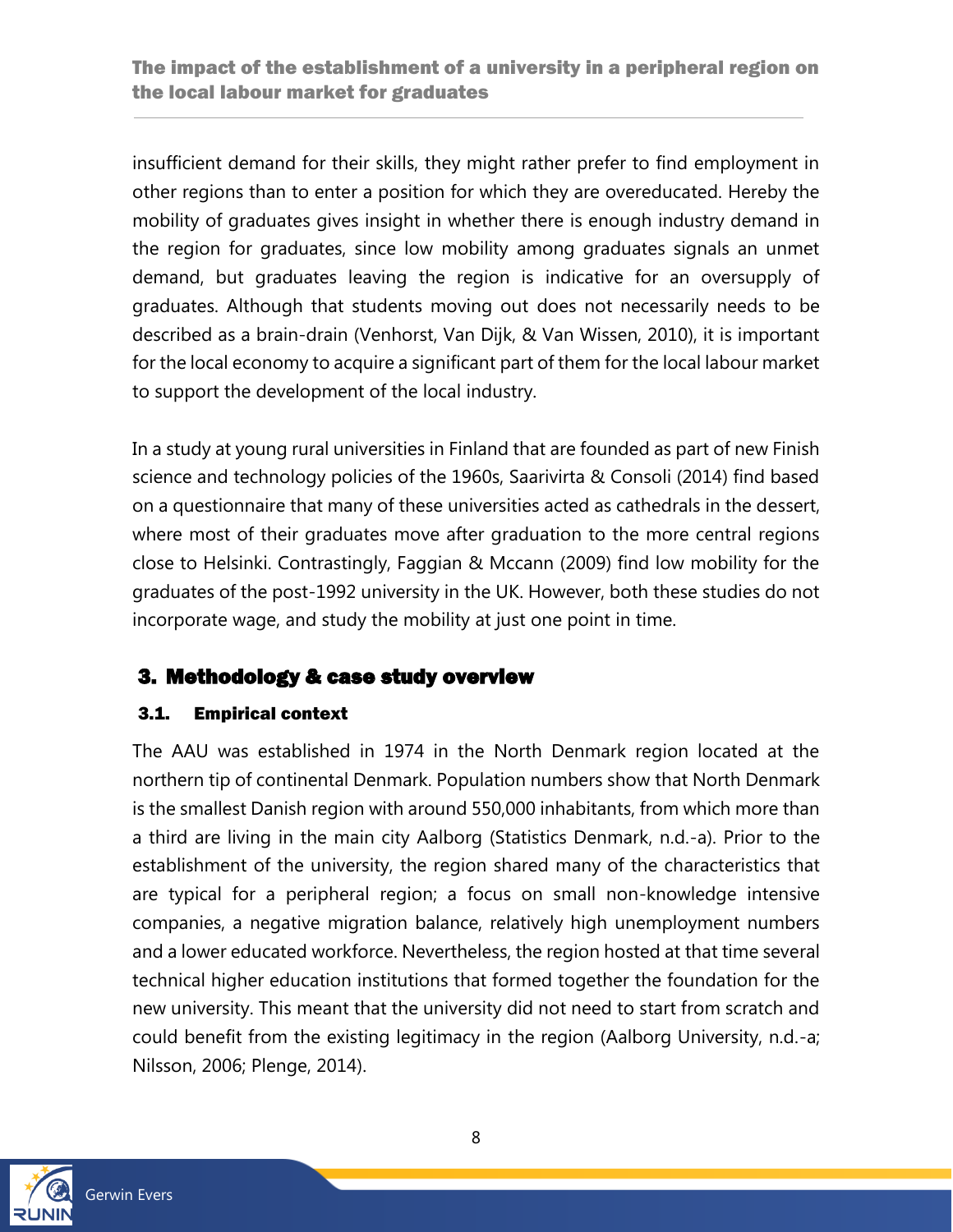The change to a university status led to a sharp increase in student numbers from 1,635 in 1974 to a quadrupled number in 1990 (Aalborg University, n.d.-b). Nowadays, the AAU is the fourth university of Denmark based on the number of fulltime students (20,506 in 2016), and spreads among three cities, although with a strong concentration on the Aalborg campus which hosts around eighty percent of the students. The university has five faculties (Humanities, Social Sciences, the Technical Faculty of IT and Design, Engineering and Science, Medicine) from which the Faculty of Social Sciences with 6,212 students is the largest. However, the heritage of the preceding higher education institutions is still visible in the strong technical character of the university (between 39% or 48% of the students are enrolled at one of the technical faculties, depending on whether the Faculty of Medicine is included (Aalborg University, n.d.-c)).

### <span id="page-8-0"></span>3.2. Data, variables and analyses

In order to study the wage and mobility dynamics on the graduate labour market after the establishment of the university, register data from the Danish Integrated Database for Labour Market Research (IDA) is used. This database contains microlevel data for all individuals in Denmark, on a wide set of variables, including wage, place of residence and educational history. Data for most of our variables is available from 1982 until 2006.

For the wage analyses, we conduct an intra-regional comparison of the average hourly wage of all university graduates ten years after graduation. The regions of interest are for this purpose the four most urbanized labour market areas, which are proposed by Andersen (2000) based on commuting patterns. The Copenhagen labour market region is with a workforce of 1,1 million in 2006 significantly larger than the labour market regions of Aarhus (286,134), Odense (201,253) and Aalborg (159,757). Together these regions represent nearly two-thirds of the total Danish workforce.

The time span of ten years is chosen, since most employees experience the majority of their wage growth within the first years of their employment (McCue, 1996), allowing after ten years a comparison that is more indicative for the whole career.



9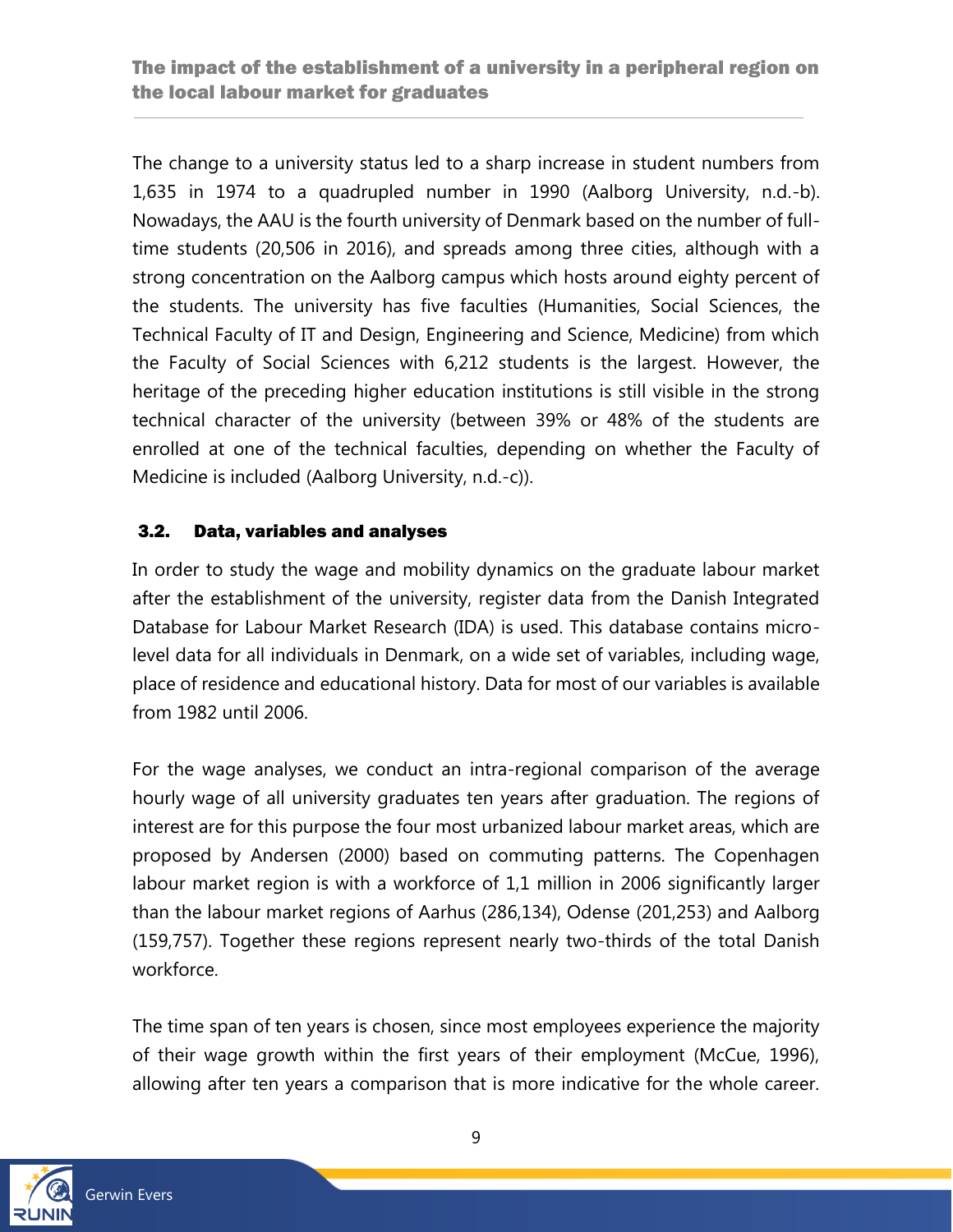Furthermore, it allows using wage data from 1982 for assessing the labour market position of university graduates that received their degree in  $1972<sup>2</sup>$ . The part of the population that lacks a valid estimate of the hourly wage is excluded from the wage analysis (Statistics Denmark, n.d.-b).

Our mobility analysis, taking in mind the findings of Faggian & Mccann (2009) that graduates that moved before are more likely to move again, distinguishes local graduates from incoming graduates. Graduates are classified local when they went to high school within an hour travel time from Aalborg University, while all other graduates are classified as incoming. Next is checked where these graduates resided five years after their graduation, to assess the retention rates of graduates for the region based on whether graduates are located within an hour travel time from Aalborg University.

# <span id="page-9-0"></span>4. Empirical results

In 1982, just after the first cohorts of AAU graduates entered the labour market, only 1.5% of the people in the workforce of the Aalborg labour market region had obtained a university degree. Although a similar percentage was the case for the Odense labour market region, the labour market regions of Aarhus with 2.3% and Copenhagen with 2.8% were better served.

After the establishment of the university, the supply of graduates by Aalborg University really gained steam in the second half of the 1970s. Our data in Figure 1 displays the development of the graduate numbers for both the local and



**Source:** Own compilation based on register data from Statistics Denmark

 $<sup>2</sup>$  Here we refer to university graduates, irrespectively of the university from which they obtained their</sup> degree



l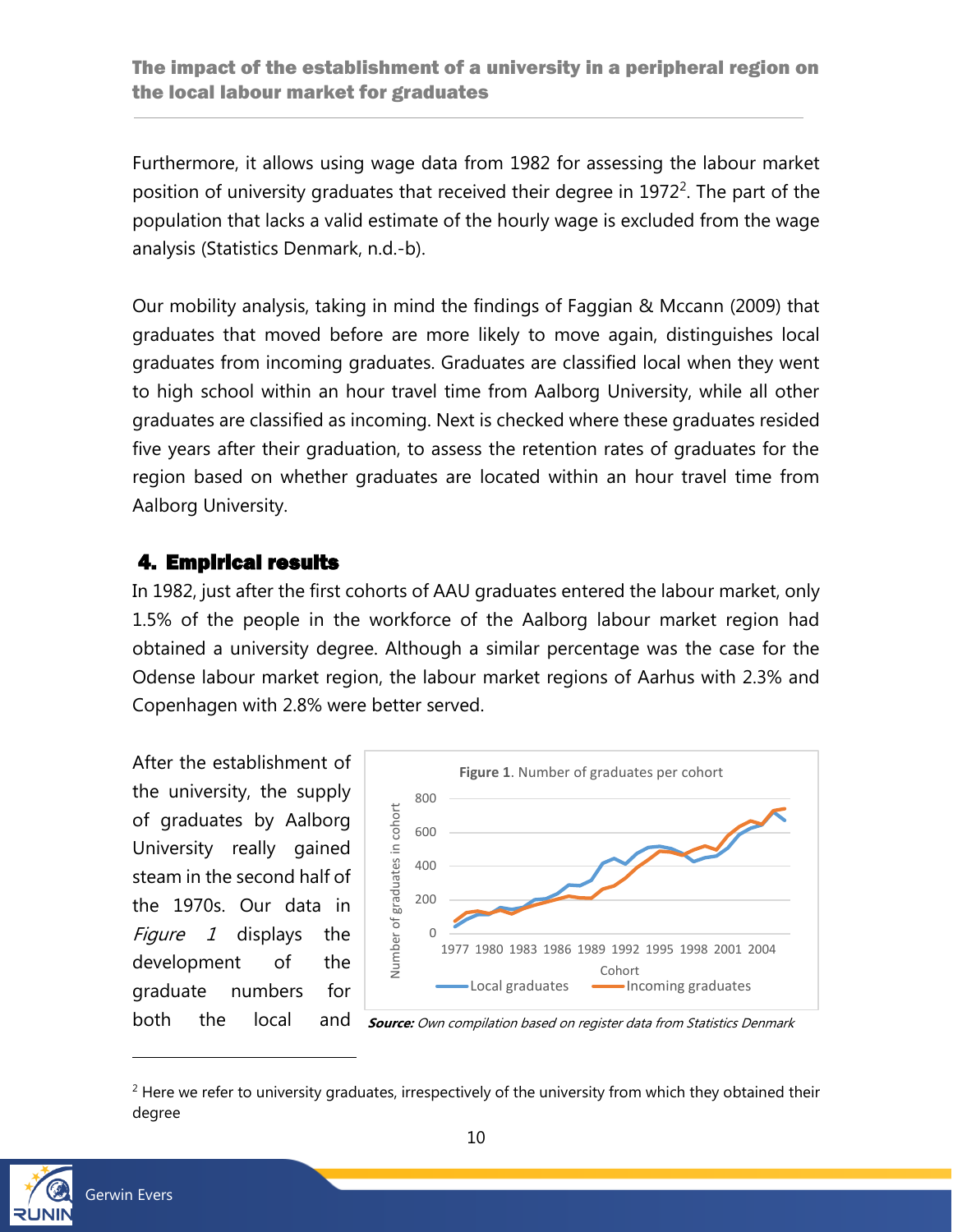incoming students. Over the years, both groups have been about the same size and experienced a similar growth. While the local graduates group developed from 42 graduates in 1977 to 673 in 2006, the incoming group developed in the same period from 75 to 742. These numbers display both a rapid relative as absolute growth, and clearly indicate that the establishment of Aalborg University has introduced a fastgrowing supplier of university graduates to the Aalborg labour market.

Given the small and thin graduate labour market around Aalborg prior to the establishment of the university, graduates might weaken their bargaining position when searching for employment in the Aalborg graduate labour market or might be forced to opt for jobs that do not match their skill



**Source:** Own compilation based on register data from Statistics Denmark

level. However, the wage development in *Figure 2* indicates that their hourly wage in 2006-adjusted Danish Kroner has developed in a similar upward fashion as that of graduates that find employment on the labour markets in the other main urbanized labour market regions. Nevertheless, the graduates finding employment in the Copenhagen labour market seem to have acquired a substantial wage premium compared to the other regions. Possibly this can be attributed to the above average presence of multinational companies in the capital, but is negligible if the increasing costs of living in the capital region are taken into consideration.

The intra-regional similarities in wage development are most likely mainly due to the collective bargaining agreements in place that are negotiated on the national level, and therefore not indicative for intra-regional differences in graduate labour market mismatches. However, the limited wage difference still indicates that graduates from Aalborg University are not forced to apply for jobs for which they are overeducated.

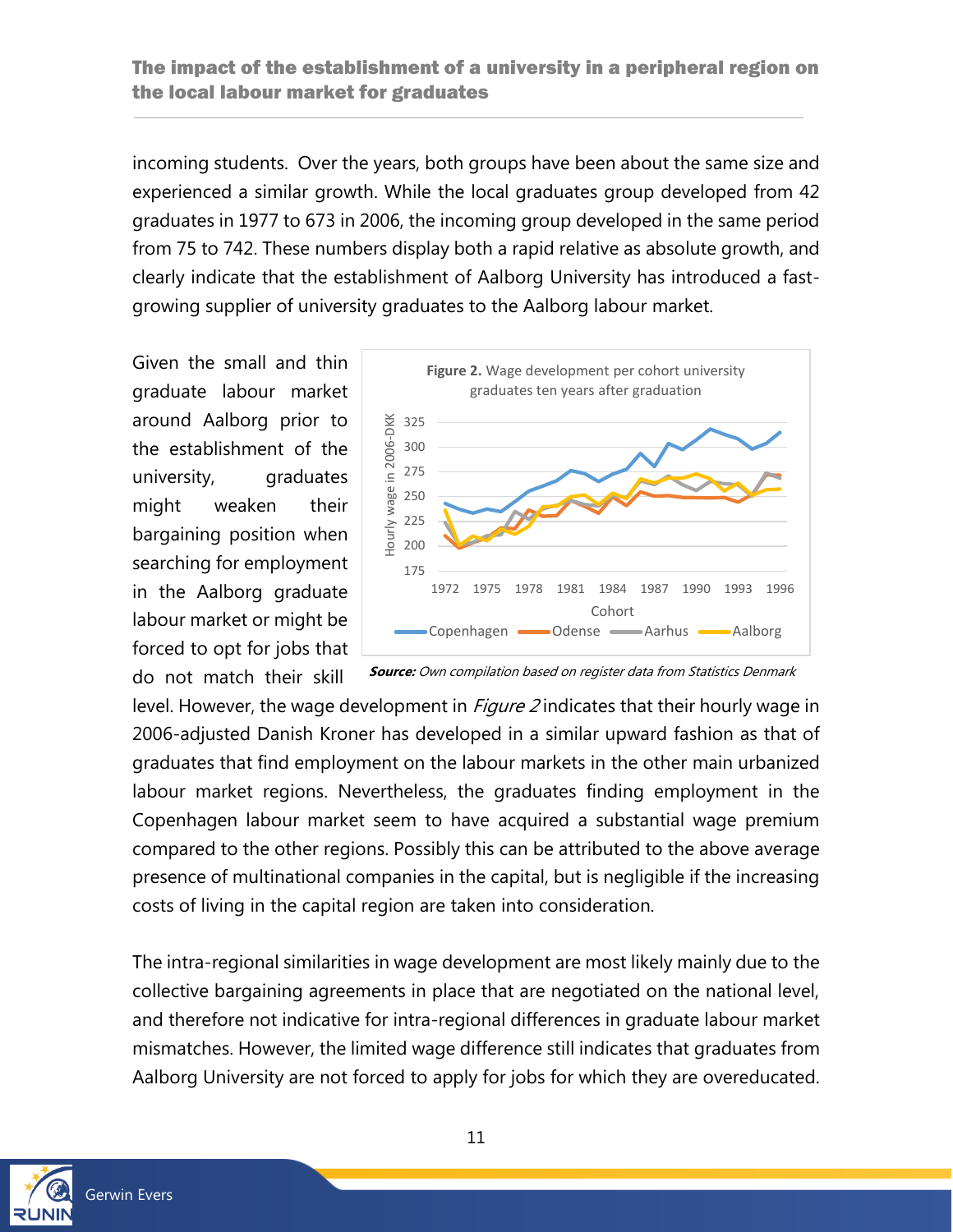Although the wage analysis indicates us that wage differences are not playing a major role, it gives us only a partial insight in the labour market dynamics. By moving away from the wage analysis, and providing insight in the mobility dynamics of the graduates of Aalborg University, we give a more detailed insight in the dynamics on the Aalborg labour market for graduates.

The mobility analysis focuses on the extent to which the Aalborg labour market can offer employment to AAU graduates, by assessing the share of graduates that stayed in close vicinity of the AAU after graduation. For this purpose, Figure 3



displays the retention *Source: Own compilation based on register data from Statistics Denmark* rates of AAU graduates, distinguishing again local from incoming graduates. Both groups experience high retention rates for the early cohorts, which could be due to either a strong unmet industry demand prior to the establishment of the university, or by the university hiring their own graduates as staff to accommodate the very rapid growth of the early years. However, over time a more stable pattern emerges, with a slightly increasing retention for the local graduates and a slight decline for the incoming graduates. Overall, in the context of rapid growing graduate numbers, these stabilizing retention rates are indicating an increasing absorbance of graduates.

Although *Figure 3* showed that the region around Aalborg increased its absorbance of graduates, it could be that the other regions are also increasing their uptake of graduates, and thereby still increase the gap with the Aalborg labour market region.

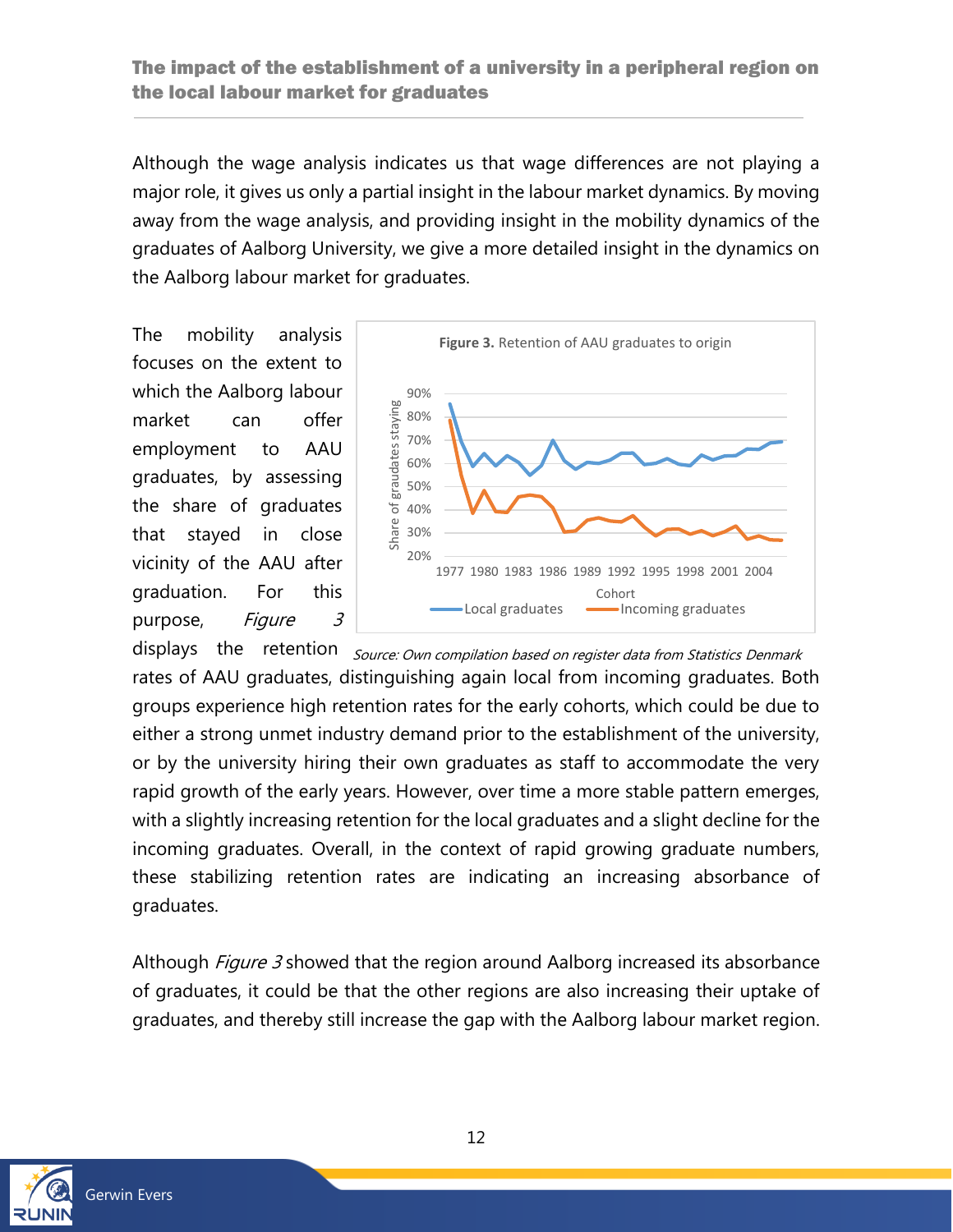To study this, Figure 4 displays the development of the share of university graduates in the workforce of the four labour market regions. While Copenhagen experienced a 9,6% absolute growth in the share of graduates from 2,8% in 1982 to 12,4% in 2006, and Aarhus grew



**Source:** Own compilation based on register data from Statistics Denmark

7,5% starting from 2,3% in 1982, the Aalborg labour market region showed a slightly lower absolute percentage growth of 7% from 1,5% in 1982 to 8,5% in 2006. Nevertheless, if we look at a relative percentage growth rates, Aalborg more than quadrupled their share of graduates and is displaying a significantly higher relative growth than the other regions.

# <span id="page-12-0"></span>5. Discussion

Although knowledge intensification and economic development of regions are gradual long-term processes (Maskell & Malmberg, 1999), the case of Aalborg University has shown that the development of the local demand for graduates can keep pace with the rapid development of a new established university in the region. Over the studied period, a substantial increase in the share of graduates in the Aalborg labour market region becomes visible, which is nevertheless slightly lagging behind the absolute growth percentages of the Copenhagen and Aarhus labour market regions. This is in line with Berry & Glaeser (2005) who found that regions with higher human capital levels show a larger subsequent absolute growth in people with university degrees. However, the intra-regional absolute growth differences are small in our case, and the Aalborg outperforms the other regions when the relative growth of the share of university graduates in the workforce is assessed.

From the limited number of studies at graduate mobility of young universities we obtain a mixed view. Faggian & Mccann (2009) find limited mobility among the

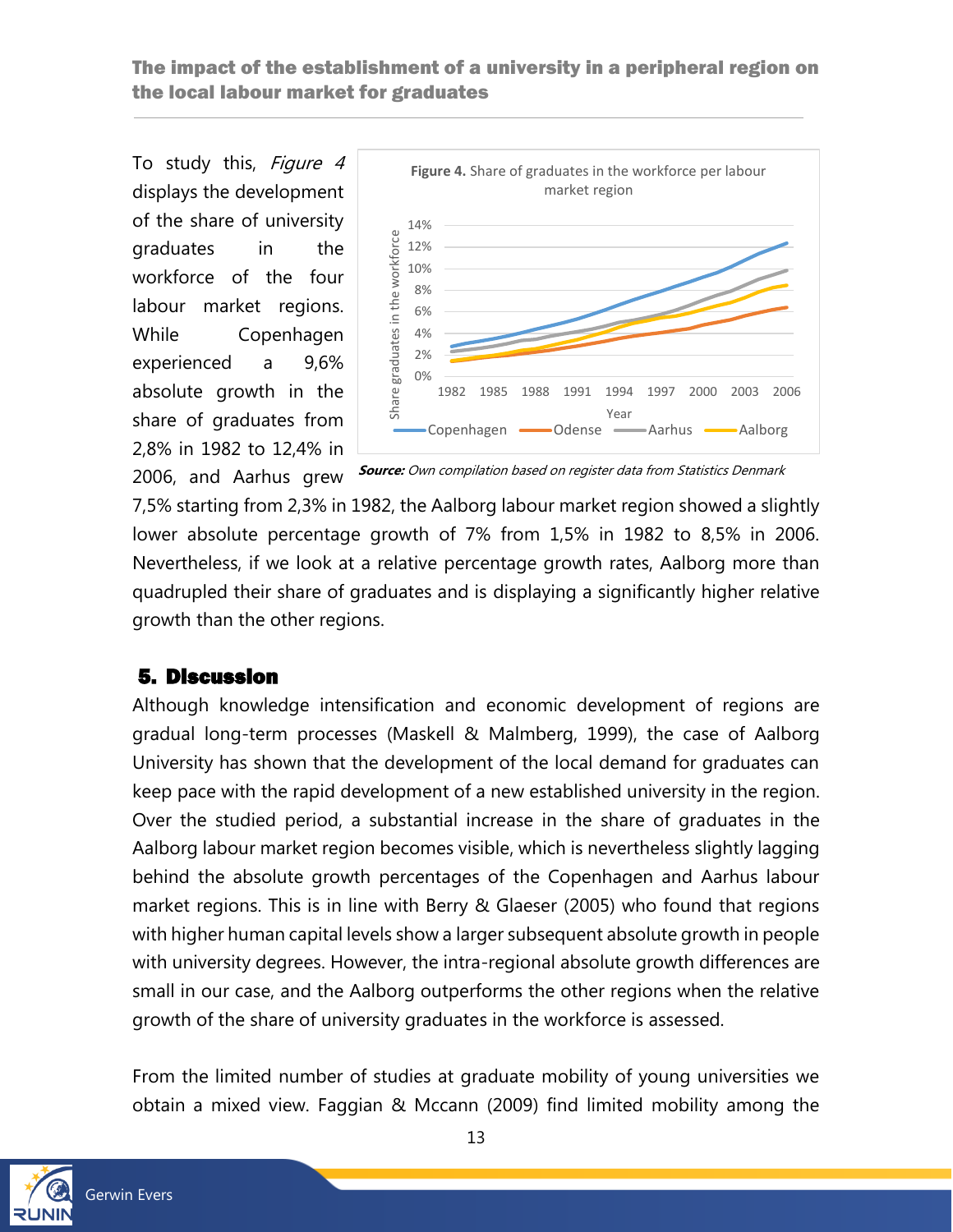graduates of the post-1992 universities, and explains that by pointing at the stronger orientation of these universities to cater to the local economies, since most of their funding was originally coming from the region. Saarivirta & Consoli (2014) on the contrary, who conducted a study at five of the universities that were established as result of the new national Finish science and technology policies in the 1960s, found that region could only maintain a minority of their graduates in the region. The discrepancies could be stemming from differences in the orientation of the universities.

Aalborg University and the post-1992 universities identify themselves as local actors, which is due to that their establishment is linked to the support of local stakeholders who not only were convinced that their region needed a university, but also indicative for a substantial critical mass of industry demand in the region. However, the universities in the study of Saarivirta & Consoli (2014) are established as part of a new national science and technology policy, in considerable smaller towns, lacking the critical mass of industry for making it an attractive place for a new graduate to start their career. That these initial differences can have long term consequences in the development of universities has been shown in for the cases of i.a. Tampere, Turku and Aalborg (Bruun, 2004; Guerrero & Evers, 2018; Kautonen, Koski, & Schienstock, 2004). In their case study at the role of Aalborg University in the regional development of the surrounding region, Guerrero & Evers (2018) showed that the AAU fulfilled a co-evolving role with the emerging ICT cluster in the region, by conducting both research in the area and increasing their degree offerings related to the sector. Admitting that the university cannot take all credit for the emergence of the cluster, it is without doubt that the AAU by supplying thousands of graduates with skills relevant to the ICT industry has played an important role in this process.

Although this paper focuses on the impact in the region around Aalborg, the contribution of the university goes further than that. Our study has shown that the AAU increased continually their intake of students from outside the region, from whom a growing majority moved after their graduation to other regions in Denmark. Hereby the AAU, who was originally mainly deployed as instrument for regional development, has developed a role as important supplier of graduates to other regions. In this, the growing outward migration of graduates that originated from

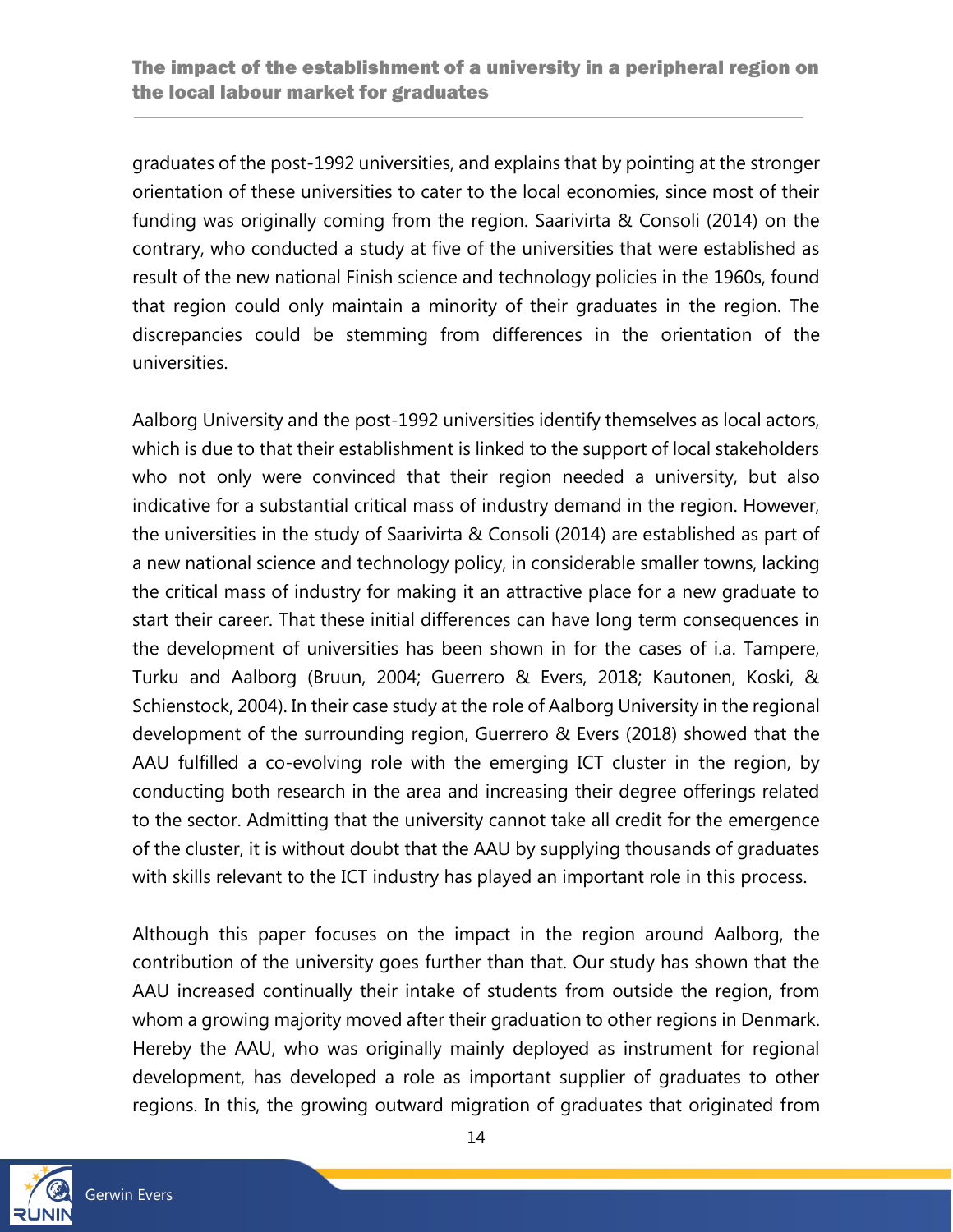outside the region does not need to be regarded as a brain-drain, but as part of the national task that a regional university can fulfil. Furthermore, Aalborg can in the short-run benefit from these students since they are creating employment both in the university and city (Venhorst et al., 2010), and when the industry demand spikes the region can benefit from this untapped potential.

Notwithstanding the insight provided in the Aalborg labour market region dynamics, we acknowledge that this study is primarily focused on the impact in the urbanized areas. For further studies, it would be interesting to see how these dynamics play out in the more rural areas. Nevertheless, this study by including two-thirds of the Danish workforce gives a quite holistic picture of the dynamics that are taking place.

While this study focuses on the core labour dynamics around the establishment of Aalborg University, we acknowledge that this establishment might also affect the labour market dynamics of the other universities in Denmark. Prior to the establishment of Aalborg University, the people from Aalborg that wanted to obtain a university degree were forced to move to other regions, and a share of them returned afterwards. It is quite likely that a significant part of this latter returning group now opts for a study in Aalborg, while this might be less the case for students that were less committed to the region. This might result that the share of youngster that move to other cities to study and subsequently return is dropping, due to the selection effect that 'potentially returnees' already were more likely to opt for studying in Aalborg. Further studies into these dynamics could provide some more context to the findings of our study. However, since the development of the overall share of university graduates on the Aalborg labour market has been promising compared to the other regions, we know that these effects will not cancel the findings of this study out.

Finally, this study looks at an aggregate level into both wage and the mobility dynamics. Although we consider this the appropriate level for the focus of our study, we recognize that there are differences between study programmes. Therefore, for further studies on this topic it would be worthwhile to explore how the growth of particular study programmes co-occurs with the development of the sectors in which the majority of their graduates find employment.

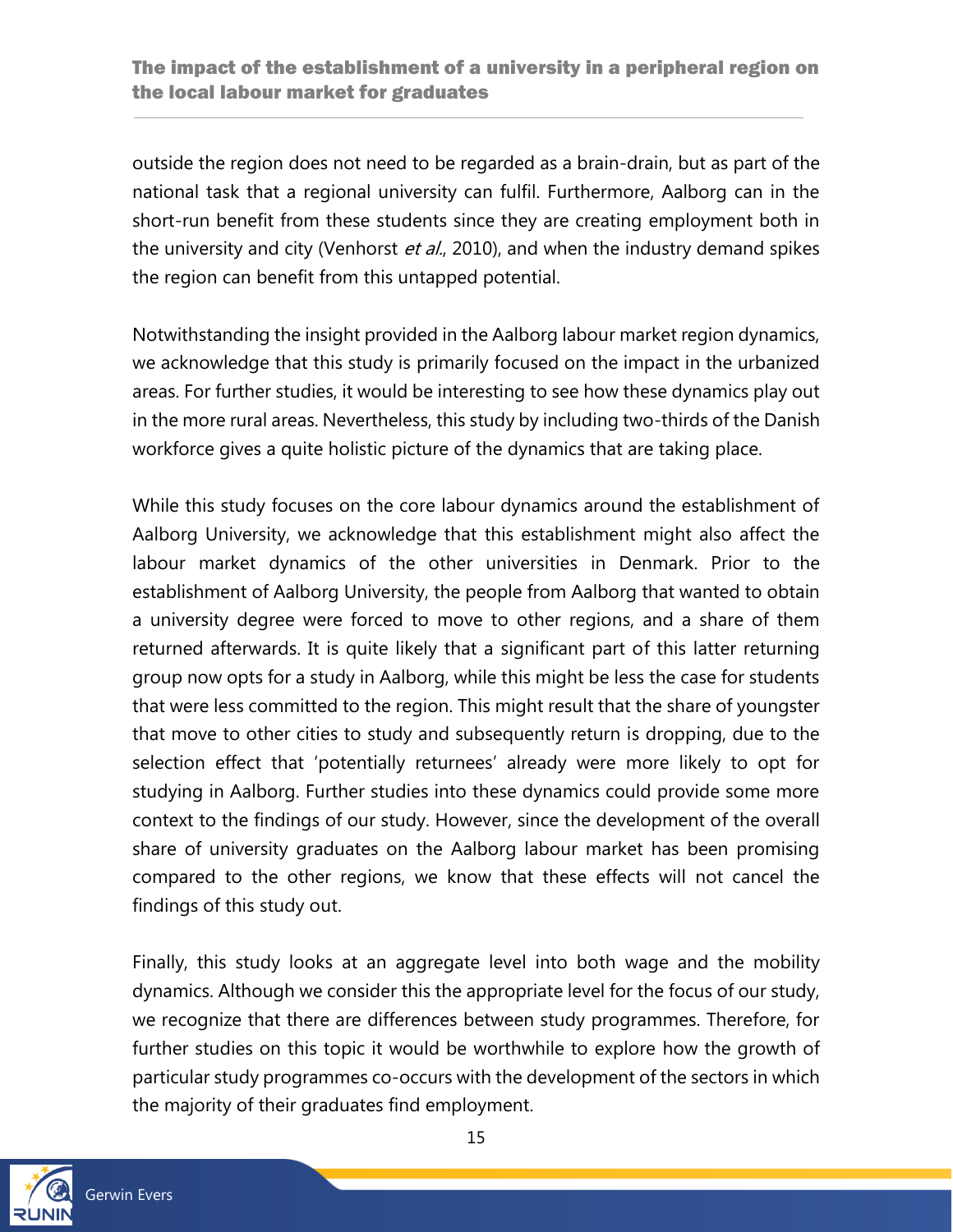# <span id="page-15-0"></span>6. Conclusion

The purpose of this paper was to look into the impact of the establishment of a university in a peripheral region on the local labour market for graduates. Our analysis has shown that the establishment of the AAU has introduced a fast-growing supplier of highly educated graduates in the Aalborg labour market region. Although the wage analysis indicated some slight differences in the intra-regional graduate wages, they are negligible when taking the costs of living into consideration. Furthermore, the retention rates of both local and incoming graduates have been stable over the last few decades, which implies in a context of fast rising graduate numbers an increasing absorbance of graduates by the local labour market. Over time, this development resulted in an increased share of graduates in the workforce of the Aalborg labour market, whose relative growth outpaces that of the other main urbanized labour markets in Denmark. Therefore, we can conclude that the labour market effects are limited, and that the economy of a peripheral economy can adapt and benefit from the establishment of a university. Nevertheless, we stress that this is not instrument applicable to all regions, since local critical mass and regional embeddedness are required to make the region absorb substantial number of graduates and benefit from the university.

With this paper, we did an effort to add to the limited available literature on the impact of university establishments on the labour market for graduates. Our study has shown that universities can be useful instruments for regional transformation, but acknowledge that local circumstances play an important role in determining the outcome. For practical application it is worth to realize that these university establishments are not something from the past, but nowadays are still applied by regional policymakers in the Western world, who could draw some lessons from this study.

### <span id="page-15-1"></span>Acknowledgements

The author wishes to thank Marte Solheim, Christian Østergaard and Ina Drejer, for both feedback and practical support provided. Earlier versions of this paper have been presented at the Lincoln International Business School, DRUID academy conference 2018 and the GEO-INNO conference 2018. The author's PhD has received funding from the European Union's Horizon 2020 research and innovation

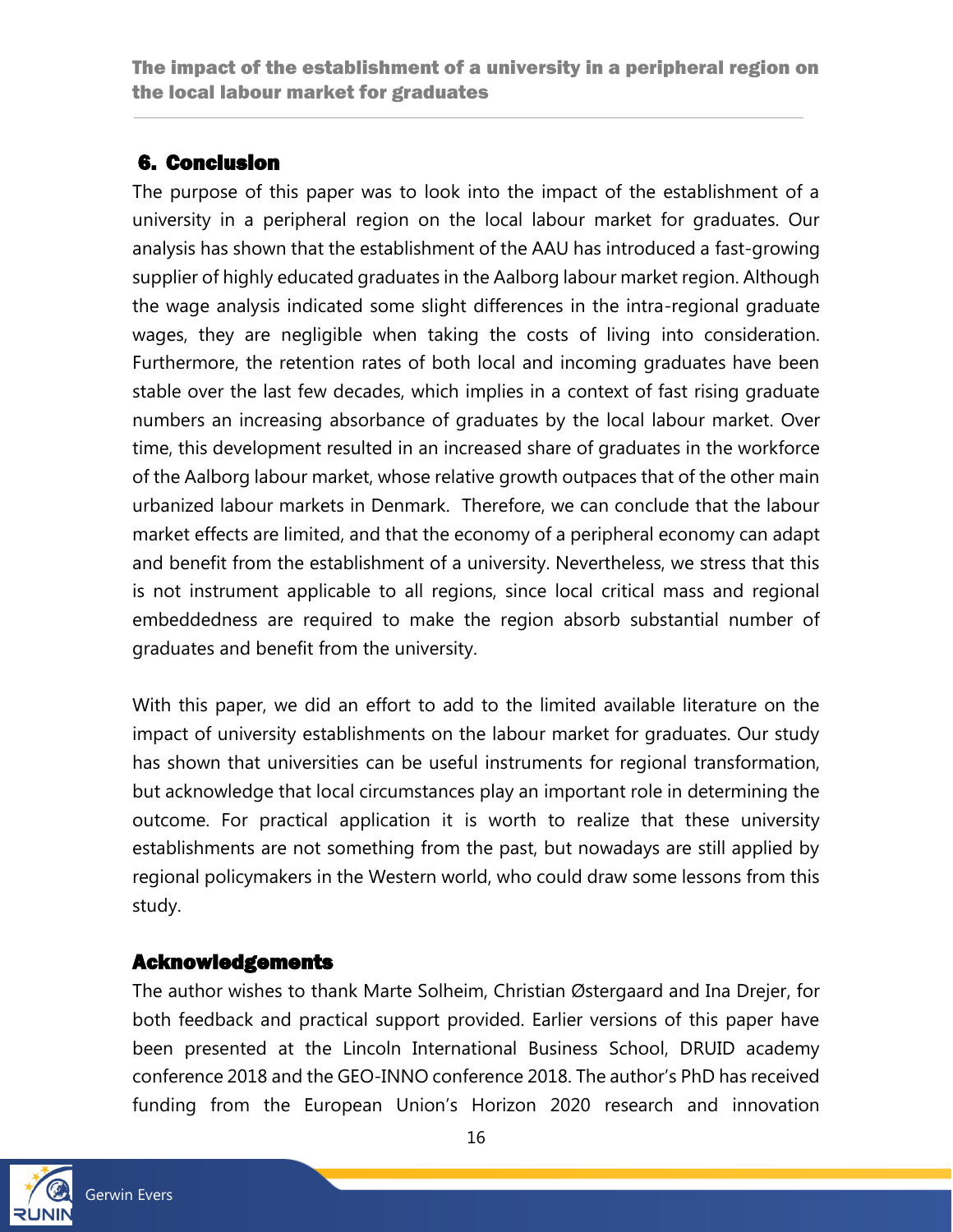programme under Marie Sklodowska-Curie grant agreement No. 722295, as part of the involvement in the RUNIN training network. The usual disclaimer applies.

# <span id="page-16-0"></span>7. References

- Aalborg University. (n.d.-a). Aalborg Universitets Historie. Retrieved June 6, 2017, from http://www.aau.dk/om-aau/historie-priser/historie/
- Aalborg University. (n.d.-b). Aalborg University in figures and facts. Retrieved September 4, 2017, from http://www.en.aau.dk/about-aau/figures-facts
- Aalborg University. (n.d.-c). Studerende på Aalborg Universitet. Retrieved June 7, 2017, from http://www.aau.dk/om-aau/aau-i-tal/studerende/
- Andersen, A. K. (2000). Commuting Areas in Denmark.
- Berry, C. R., & Glaeser, E. L. (2005). The divergence of human capital levels across cities. Papers in Regional Science, 84(3), 407–444. https://doi.org/10.1111/j.1435- 5957.2005.00047.x
- Bruun, H. (2004). The emergence of a regional innovation network: BioTurku in Turku, Finland. In G. Schienstock (Ed.), Embracing the Knowledge economy: the dynamic transformation of the Finnish innovation system. Edward Elgar Publishing.
- Charles, D. (2006). Universities as key knowledge infrastructures in regional innovation systems. Innovation: The European Journal of Social Science Research, 19(1), 117–130. https://doi.org/10.1080/13511610600608013
- Charles, D. (2016). The rural university campus and support for rural innovation. Science and Public Policy, 43(6), 763–773. https://doi.org/10.1093/scipol/scw017
- Chatterton, P., & Goddard, J. (2000). The response of higher education institutions to regional needs. European Journal of Education, 35(4), 475–496.
- Cohen, W. M., & Levinthal, D. A. (1990). Absorptive Capacity: A New Perspective on Learning and Innovation. Administrative Science Quarterly, 35(1), 128–152.
- Di Pietro, G., & Urwin, P. (2006). Education and skills mismatch in the Italian graduate labour market. Applied Economics, 38(1), 79–93. https://doi.org/10.1080/00036840500215303
- Dolton, P., & Vignoles, A. (2000). The incidence and effects of overeducation in the U.K. graduate labour market. Economics of Education Review, 19(2), 179–198. https://doi.org/10.1016/S0272-7757(97)00036-8
- Due, J., Madsen, J. S., Jensen, C. S., & Petersen, L. K. (1994). The survival of the Danish Model: A historical sociological analysis of the Danish system of collective bargaining. (S. Martin, Ed.). Copenhagen: DJØF Publishing.
- Etzkowitz, H., & Leydesdorff, L. (1995). The Triple Helix -- University-Industry-Government Relations: A Laboratory for Knowledge Based Economic Development. EASST Review, 14(1), 14–19.

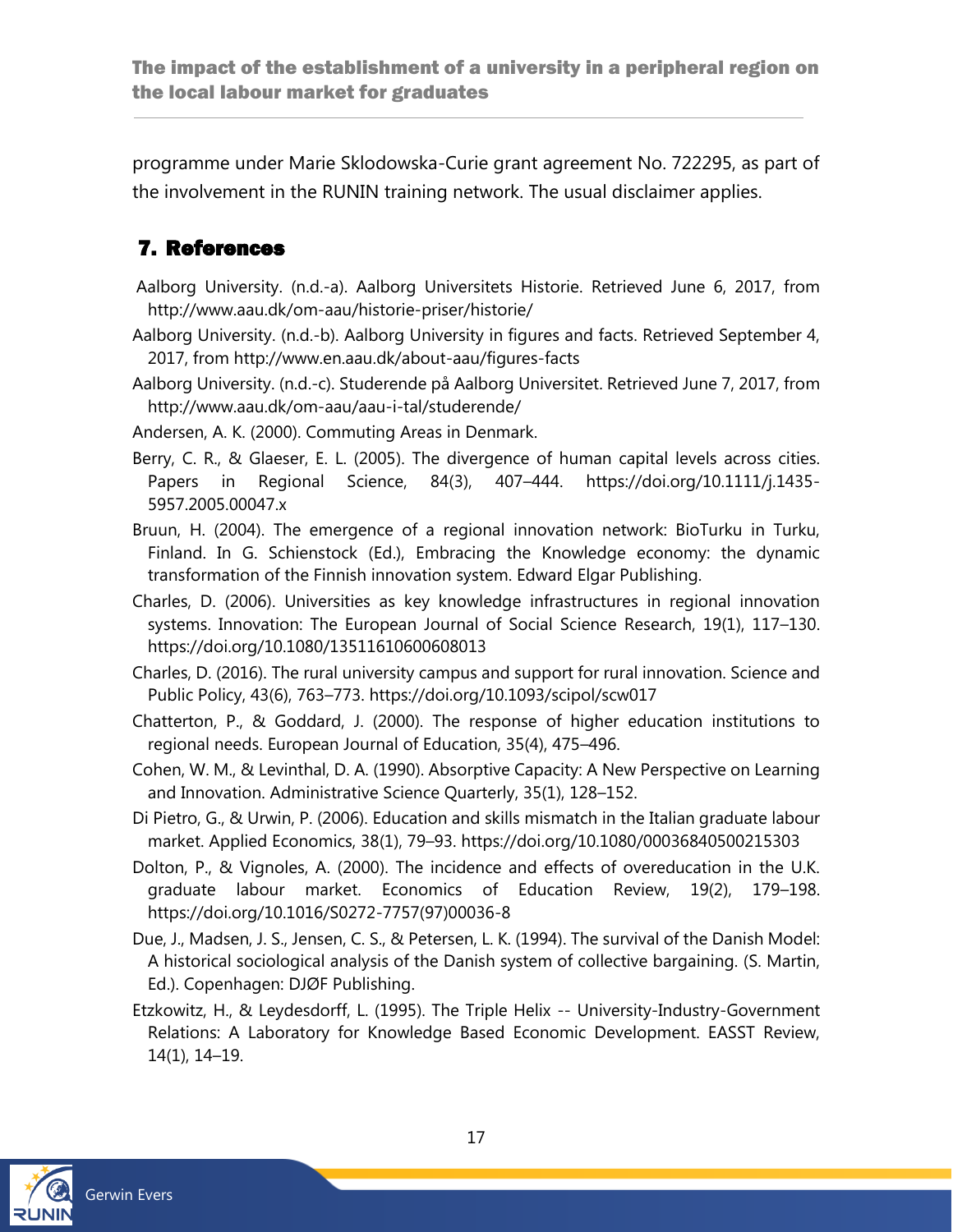- Faggian, A., & Mccann, P. (2009). Universities, agglomerations and graduate human capital mobility. Tijdschrift Voor Economische En Sociale Geografie, 100(2), 210–223. https://doi.org/10.1111/j.1467-9663.2009.00530.x
- Faggian, A., McCann, P., & Sheppard, S. (2007). Some evidence that women are more mobile than men: Gender differences in U.K. graduate migration behavior. Journal of Regional Science, 47(3), 517–539. https://doi.org/10.1111/j.1467-9787.2007.00518.x
- Frenette, M. (2004). Access to College and University: Does Distance to School Matter? Canadian Public Policy / Analyse de Politiques, 30(4), 427. https://doi.org/10.2307/3552523
- Frenette, M. (2009). Do universities benefit local youth? Evidence from the creation of new universities. Economics of Education Review, 28(3), 318–328. https://doi.org/10.1016/j.econedurev.2008.04.004
- Grant, R. M. (1996). Toward a knowledge-based theory of the firm. Strategic Management Journal, 17(S2), 109–122. https://doi.org/10.1002/smj.4250171110
- Greenbank, P. (2007). Higher Education and the Graduate Labour Market: The 'Class Factor.' Tertiary Education and Management, 13(4), 365–376. https://doi.org/10.1080/13583880701546262
- Groen, J. A. (2004). The effect of college location on migration of college-educated labor. Journal of Econometrics, 121(1), 125–142. https://doi.org/10.1016/j.jeconom.2003.10.002
- Guerrero, D. F., & Evers, G. (2018). Co-creation of Localised Capabilities between Universities and Nascent Industries: The Case of Aalborg University and the North Denmark Region (RUNIN working paper series).
- Kautonen, M., Koski, P., & Schienstock, G. (2004). From the national industrial heartland towards a node in the global knowledge economy: the case of Tampere Region. In G. Schienstock (Ed.), Embracing the Knowledge economy: the dynamic transformation of the Finnish innovation system. Edward Elgar Publishing.
- King, R., Lulle, A., Conti, F., & Mueller, D. (2016). Eurocity London: a qualitative comparison of graduate migration from Germany, Italy and Latvia. Comparative Migration Studies, 4(1), 3. https://doi.org/10.1186/s40878-016-0023-1
- Looker, E. D., & Andres, L. (2001). Rurality and capital: educational expectations and attainments of rural, urban/rural and metropolitan youth. The Canadian Journal of Higher Education, 31(2), 1–45.
- Malmberg, A., & Maskell, P. (2002). The Elusive Concept of Localization Economies: Towards a Knowledge-Based Theory of Spatial Clustering. Environment and Planning A, 34(3), 429– 449. https://doi.org/10.1068/a3457
- Maskell, P., & Malmberg, A. (1999). Localised learning and industrial competitiveness. Cambridge Journal of Economics, 23(2), 167–185. https://doi.org/10.1093/cje/23.2.167
- Mason, G., Williams, G., & Cranmer, S. (2009). Employability skills initiatives in higher education: what effects do they have on graduate labour market outcomes? Education Economics, 17(1), 1–30. https://doi.org/10.1080/09645290802028315